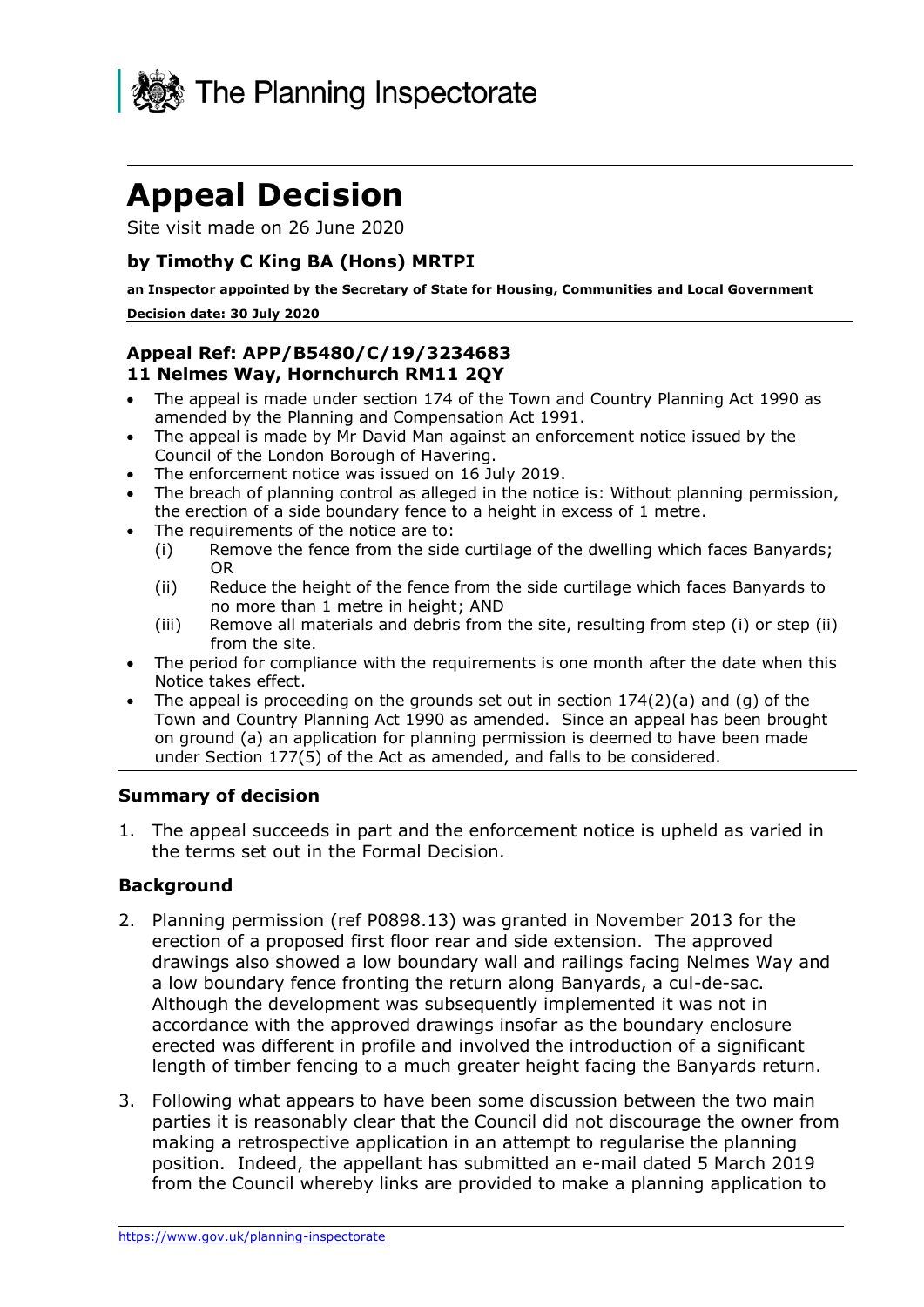this end. However, as by July 2019 no such application had been received the Council decided that it was expedient, in the circumstances, to issue the enforcement notice.

## **The Appeal on Ground (a) and the Deemed Planning Application**

Main Issue

 4. The main issue is the development's effect on the character and appearance of the surrounding area.

#### Reasons

- 5. Firstly, from the paperwork before me, the appellant feels that the Council's approach to the matter was unreasonable. He has submitted a written exchange with the Council which would appear to show that, following his e-mail of 12 September 2018, the Council did not respond until 5 March 2019, as referred to above. The appellant makes an issue of this, stating *"The Council's initial failure to respond to me for 6 months set a precedent for this case and confused matters."* He also makes a point that the Council, at no time, gave a deadline date for any retrospective application to be submitted. This might be so, but the appellant would certainly have realised that the erection of the high garden fence to the side was at odds with the boundary enclosure permitted under the planning permission previously granted. Moreover, the e-mail exchange shows that an enforcement officer visited the site on 10 August 2018 and met with the appellant. Two breaches of control identified by the Council were apparently discussed at the meeting; one of which was the erection of the said fence, and the need for retrospective planning permission to this end was discussed. planning permission to this end was discussed. 6. Given the above it must have been made clear to the appellant that the
- irregularity would need to be remedied and this was his responsibility. Nonetheless, the enforcement notice was not issued until July 2019, some eleven months following the site visit. In this context, whether or not the Council took several months to respond to an e-mail is not of significant relevance. In fact, it appears the appellant only attempted to submit a planning application following the enforcement notice being issued. Legally, given the requirements of the notice, it was then too late and, if faced with such an application, the Council was entitled to exercise its right, under s70C of the 1990 Act, to decline to determine it.
- 7. In the circumstances, I cannot see how the Council confused matters. Although mention is made of a moveable outbuilding in the rear garden which the Council, despite originally saying that planning permission was required to retain it, then subsequently decided not to pursue, the position regarding the fence would have been obvious. Accordingly, the appellant's opinion that the Council created some precedent in terms of delay has no bearing on the case at hand.
- at hand.<br>8. In terms of policy context and the merits, or otherwise, of the development itself, Emerson Park, the area in which the appeal site falls, is a locally designated Area of Special Townscape Character. Section 38(6) of the Planning and Compulsory Purchase Act, 2004 indicates that an application for planning permission must be determined in accordance with the development plan unless material considerations indicate otherwise. Policy DC69 of the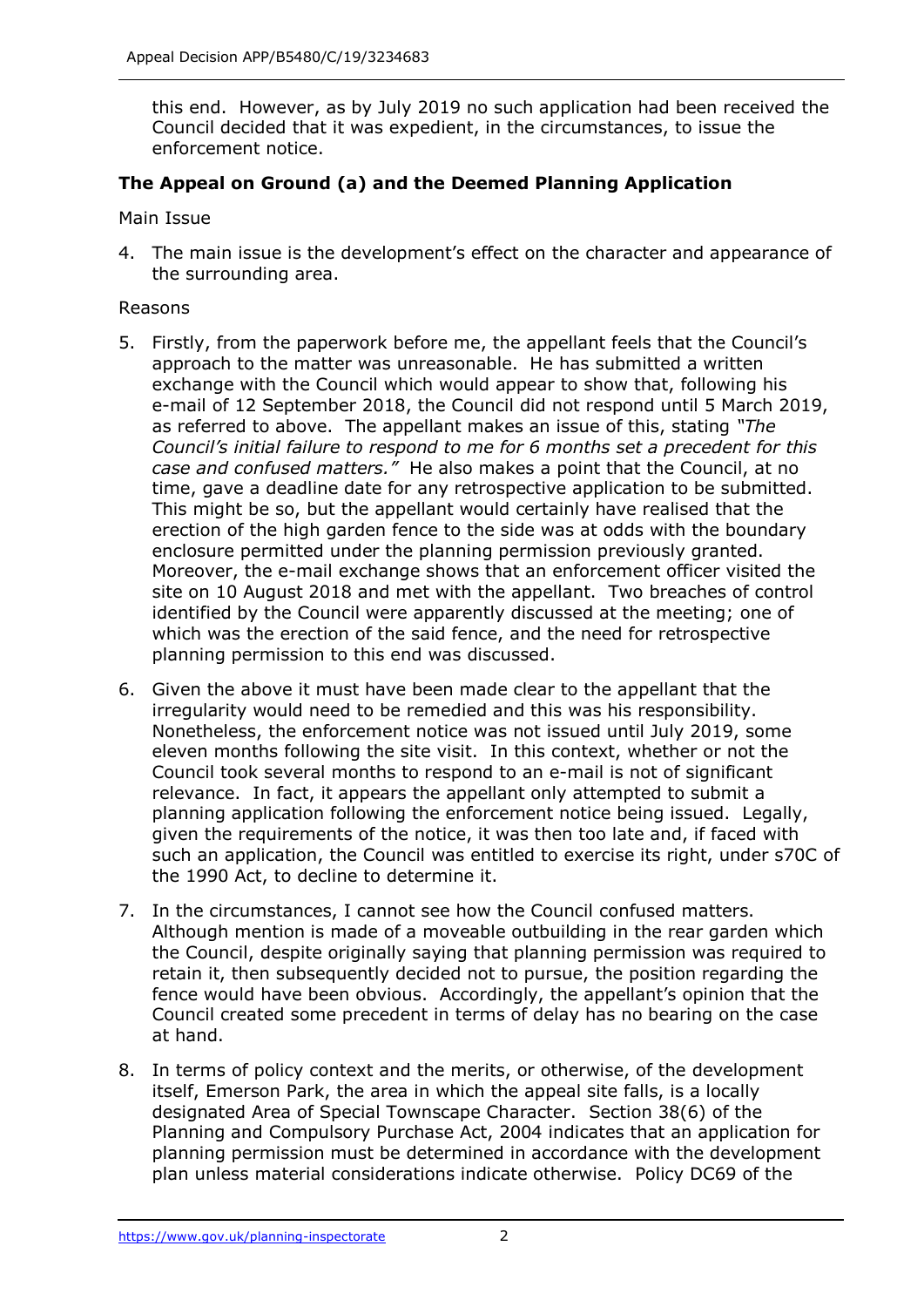Council's Core Strategy and Development Control Policies Development Plan Document (DPD) says that planning permission will only be granted if it maintains, or enhances, the special character of the Emerson Park Policy Area which is typified by large and varied dwellings set in spacious and well landscaped grounds.

- 9. The above specific policy requirement is backed up by the general objectives of DPD policy 61 and also the Council's Supplementary Planning Documents (SPDs) concerned with 'Landscaping' and 'Residential Extensions and Alterations', respectively. The SPDs both aim, amongst other things, to ensure that boundary treatment should be compatible with neighbouring properties and should reinforce the prevailing character of the streetscape. At my site visit, however, I noted the fence's clear incongruity to its contextual setting. The visual impact of this not inconsiderable stretch of fencing is in stark contrast to the arrangement directly opposite where No 13 Nelmes Way also returns onto Banyards. Here, low trellis fencing fronts the planting behind and also the taller garden wall beyond, which is set back significantly from the footway. This serves to provide a feeling of openness consistent with other properties along Banyards rather than the harsh solidity of the appeal site's close boarded fencing that stands directly adjacent to the footway. In the circumstances, although I observed shrubs growing behind the said enclosure neither treatment nor weathering of the fence itself would mitigate its presence.
- 10. The appellant refers to the existence of a high fence, also in the Emerson Park area, which runs to the side of 11 Parkstone Avenue, facing onto Rock Chase Gardens. This enclosure is substantial and, to this end, I have some sympathy with the appellant in this respect. I have little knowledge as to the Council's reasons for granting planning permission in that particular instance save for the comment in its representations that the site was a larger scale development which included the entire demolition of the former house and the site's whole redesign. Although the Council was quite entitled to reach that decision, as it was to issue the enforcement notice in the case of 11 Nelmes Way, this can be considered as a lack of consistency by the Council. However, my remit is to weigh up the merits, and/or impacts of the development currently at issue.
- 11. I have had due regard to the other examples of local boundary enclosures cited by the appellant in an attempt to support his case. However, whilst they are considerations, I note from the Council's comments that some of these, although not permitted by the Council, have become immune from enforcement action through the passage of time. At my site visit I also noted that there is a high timber fence at the far end of Banyards which is at odds with the character of the cul-de-sac. The Council's representations do not seemingly refer to this structure, and its planning status is therefore not clear. Nonetheless, relative to the appeal site, this other fence is in a rather less open and prominent position, although the appellant is right to raise this matter. Having carefully weighed matters up, though, the presence of the developments referred to do not outweigh the harm that I have identified from the fencing now enforced against, due largely to its visual prominence and particular location.
- 12. The appellant considers that the original complaint might have been racially motivated, and also cites inaccurate statements in the Council's representations. Racial motivation, in this instance, is conjecture, and I have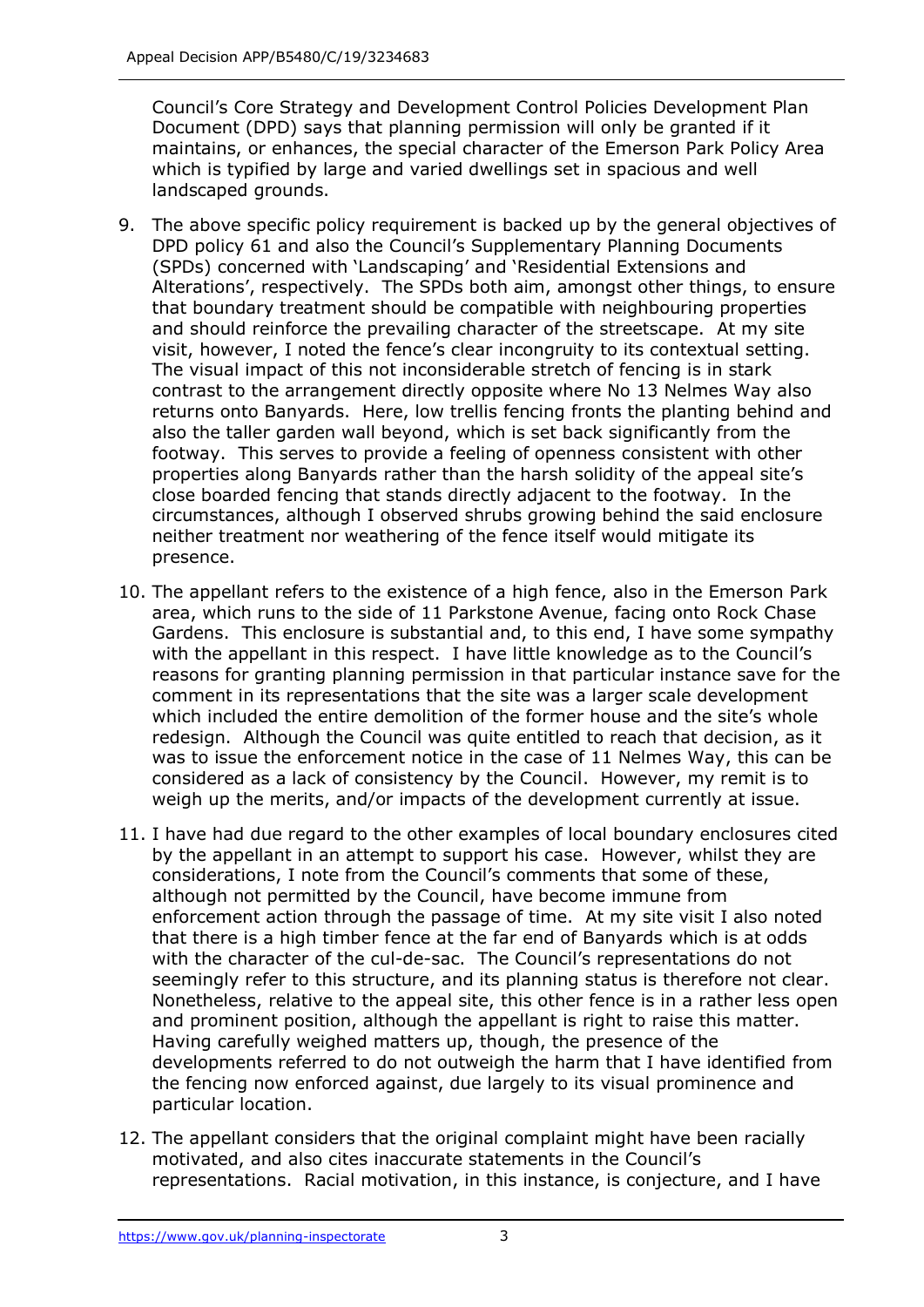not seen any compelling evidence to suggest that this was a factor which predicated the initial complaint to the Council by an interested party. As regards the accuracy or otherwise of the Council's case the fence is in situ, and development on its immediate surroundings. this has afforded me, independently, the opportunity to assess the effect of the

- 13. I have given weight to the individual needs of the appellant's family in terms of securing the garden from any intruders which is understandably a concern. In this respect I have had regard to the Public Sector Equality Duty (PSED) contained in section 149 of the Equality Act 2010, noting that the need for a secure family environment is a material consideration, and also Articles 1 and 8 of the Human Rights Act (HRA). Interference with Article 1 will depend on whether there is a legitimate aim in the Council's decision to issue the enforcement notice. In this instance, having read through the Council's representations, the aim was clearly to comply with relevant planning policies and, in particular, the guidance within the SPD referred to.
- 14. Given the circumstances I am not convinced that this substantial length of unduly prominent and incongruous close-boarded timber fencing is the only solution to allow for the property's security. Other properties in the Banyards, including No 13, have adhered to the original design objective and the rationale behind this. Further, from the appellant's representations there is no real indication that designs and arrangements of boundary enclosures more consistent with the characteristic open frontages have been explored. As such, and in view of the fence's adverse visual impact, I am satisfied that the Council's action was necessary and proportionate. In, therefore, weighing up all the relevant factors, I am not convinced that the notice's requirements constitute a breach of the appellant's right to peaceful enjoyment of his land nor does it unduly compromise the right of respect for his private and family life. Accordingly, neither the PSED nor Articles 1 and 8 of the HRA have been unacceptably violated by the enforcement notice, and the reasons for its issue are stated clearly within the document.
- 15. In summarising, I have not found this to be a trivial or technical breach, and neither, in the circumstances, do I consider the Council's decision to issue an enforcement notice constitutes a punitive measure. Instead, the notice serves a remedial purpose, and its stated requirements give the appellant the option of either lowering the fence to not exceed 1m in height, as is consistent with the appellant's permitted development entitlement under the Town and Country Planning (General Permitted Development) (England) Order 2015, or instead removing the fence and exploring other possible design solutions to arrive at a suitable replacement.
- 16. I therefore conclude that the development is harmful to the character and appearance of the surrounding area, contrary to the aims and requirements of DPD policies DC61 and DC69 and policies 7.4 and 7.6 of the London Plan, which also serve to ensure that new development has regard to local character. referred to and also advice set out in paragraph 127 of the National Planning Further, the development conflicts with relevant guidance from the SPDs Policy Framework.
- 17. For the above reasons, and having had regard to all matters raised the appeal under ground (a) is dismissed and planning permission is refused on the